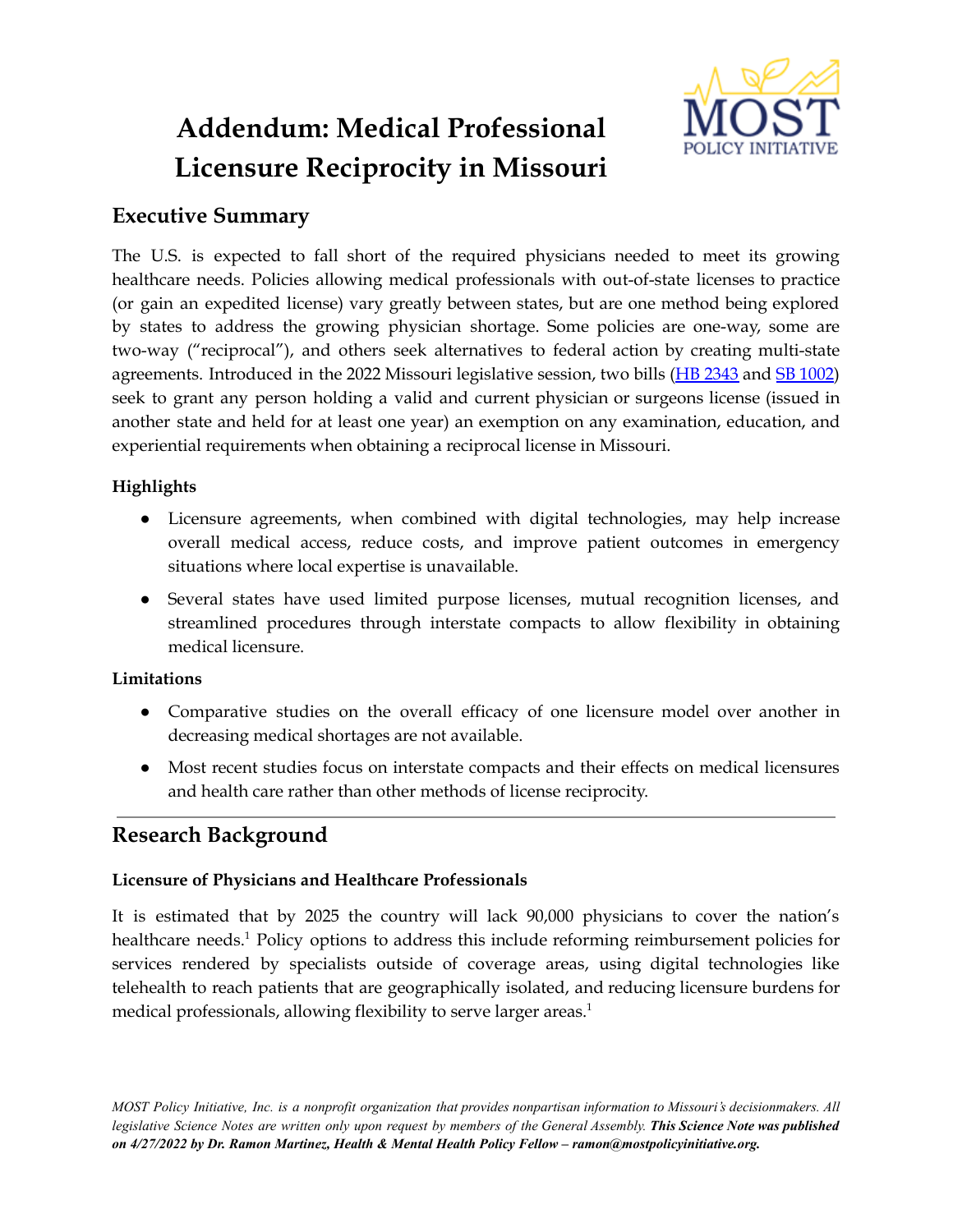All physicians in the U.S. are required to graduate from an accredited medical school, pass a comprehensive exam from a national medical board, and complete a nationally-accredited residency program at a healthcare facility. Medical licenses, which are also required to practice, fall under the purview of state medical boards. **Table 1** summarizes the methods by which states carry out licensing procedures, including models where states recognize medical licenses from other states. 2

| <b>Model of Licensure</b>                                          | <b>Brief Description</b>                                                                                                                                                                                                                                                                                                 |
|--------------------------------------------------------------------|--------------------------------------------------------------------------------------------------------------------------------------------------------------------------------------------------------------------------------------------------------------------------------------------------------------------------|
| <b>Normal Full State</b><br>Licensure                              | State requires full licensure procedure (including verifying<br>examinations/education/residencies) for all physicians to practice in the state                                                                                                                                                                          |
| Consultation<br>Exception                                          | Practice exemptions for physicians who only work under consultation and in referral<br>partnership with an in-state physician                                                                                                                                                                                            |
| <b>Limited or Special</b><br><b>Purpose Licensure</b>              | Licenses for special types of services (such as telehealth); full license capacity<br>recognized, but limited to conduct certain procedures, cannot physically practice<br><i>in-state</i>                                                                                                                               |
| Endorsement                                                        | Physicians apply for an unrestricted license if already holding a valid license in<br>another state; subject to similar full licensure process, but can be abbreviated if state<br>recognizes the standards of partner states                                                                                            |
| Uniform or<br><b>Expedited Licensure</b>                           | States offer an expedited licensure process for a full unrestricted license if universal<br>national standards are met and certified often with third-party organizations<br>(approved medical degree, no disciplinary history, passing a license exam, residency<br>program, and a certification from a national board) |
| <b>Interstate</b><br>Collaboration or<br><b>Mutual Recognition</b> | States enter into a voluntary and collaborative agreement to recognize each other's<br>licenses without restriction, and allowing for harmonizing of standards                                                                                                                                                           |
| <b>Interstate Compact</b>                                          | States agree upon a set of licensing standards and physician then obtains a license in<br>home state and is given a streamlined model by which to obtain a license in each<br>subsequent state they wish to practice, so long as not under a disciplinary measure                                                        |
| <b>National Licensure</b>                                          | Federalization of the licensure procedure that are based on federal standards or a<br>combination of state and federal practice standards                                                                                                                                                                                |

**Table 1: Summary table of different types of medical licensure models.** This table summarizes the various types of licensure processes a state may allow for a medical professional, some of which may have a reciprocal nature, others one-way only. Information reproduced and summarized from the University of Maryland, School of Law.<sup>2</sup>

Forty-eight U.S. states and territories have taken some form of legal step described above to make practice mobility more achievable, but these vary greatly. 3 Importantly, comparative studies of the effects of different licensure models do not exist, and most research has focused on the effects of interstate compacts.

A 2004 study found that medical licensure is estimated to cost \$6.5 billion annually in added costs to Americans. <sup>4</sup> Another study found that within the field of telemedicine (*limited purpose*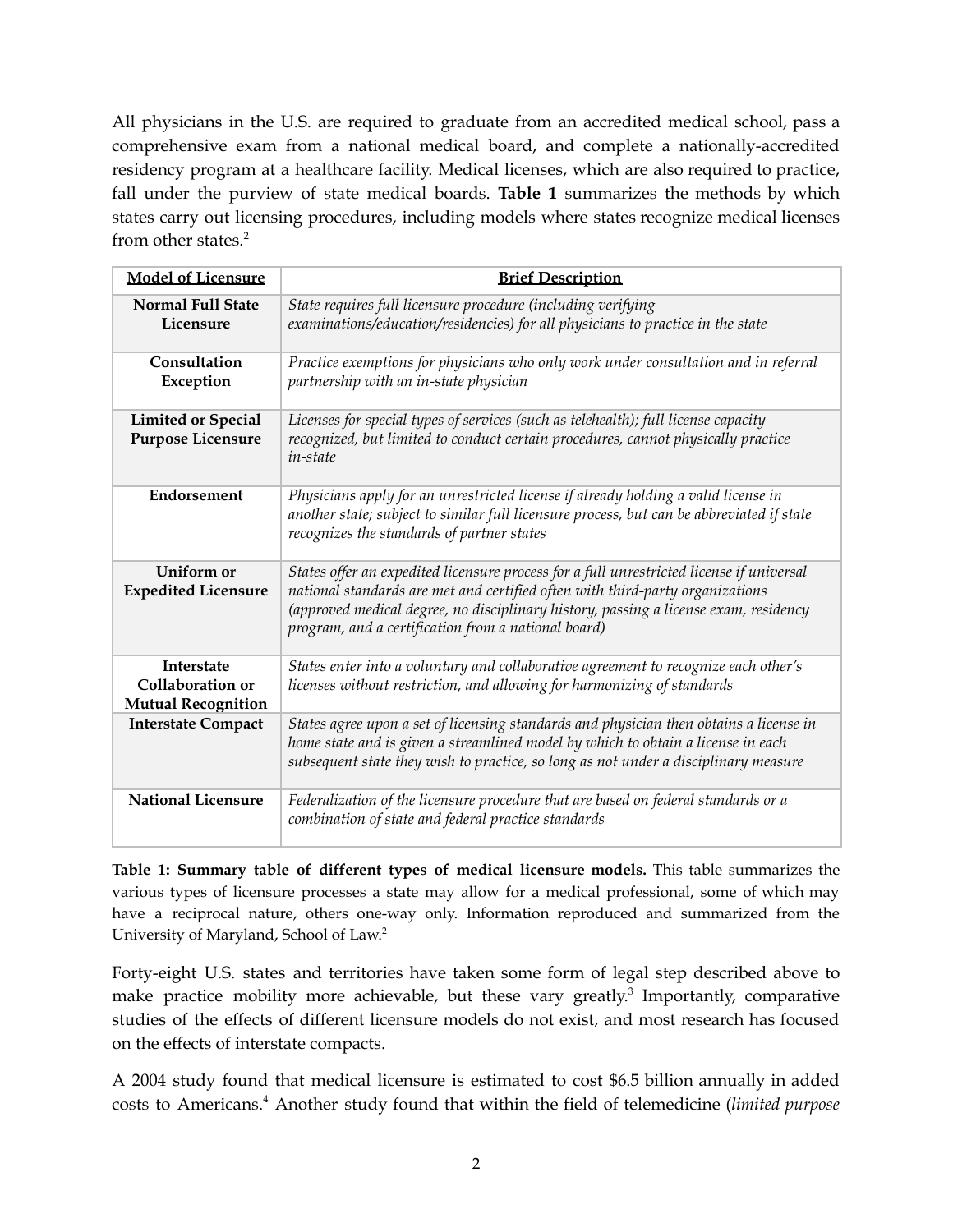*licensure)* under the Medicare system, patients from rural areas (such as Alaska) were able to save between 27-46% on costs per visit when serviced by professionals in Mississippi, in particular under the context of COVID-19 relaxations of licensure policies.<sup>5</sup> Many of such policies have since lapsed. Examples of these *limited purpose* telemedicine licenses and procedures have been shown to be viable and cost-effective models in instances of timely specialist need for early stroke patients, especially within rural settings. 6

For more information on telemedicine and telehealth more broadly, please see our Science Note: Broadband and [Telemedicine.](https://mostpolicyinitiative.org/science-note/broadband-and-telemedicine/)

#### **State Legislation**

In the 2022 Missouri legislative session, two bills have been introduced (HB [2343](https://house.mo.gov/Bill.aspx?bill=HB2343&year=2022&code=R) and SB [1002](https://www.senate.mo.gov/22info/BTS_Web/Bill.aspx?SessionType=R&BillID=72259758)) that would grant any person holding a valid and current physician or surgeons license (issued in another state and held for at least one year) to waive any examination, education, and experiential requirements when obtaining a reciprocal license in Missouri. The bills vary in the time that the State Board of Registration for the Healing Arts must approve the application, ranging from 1-6 months.

#### Other State Medical Licensure Policies

Twelve state medical boards (including in KS, AZ, and FL) issue special licenses or certificates for telehealth-specific services (*limited purpose licensure)* for a professional who is already licensed in another state if they abide by the medical board requirements (such as not physically being present in the state).<sup>7</sup> Other states provide reciprocity for out-of-state health care providers to practice in-state (*endorsement or limited purpose*); Arkansas has a Border State Emergency Temporary License program that allows physicians from neighbor states (OK, LA, MO, MS, TN, and TX) to provide telemedicine visits for their patients; California offers registered nurses licensure reciprocity who have met educational, licensure, and examination requirements (*uniform licensure*). New Jersey further requires physicians to hold an active license in the state, even if only providing services in other states.<sup>7,8</sup>

Eleven states (including MO, AZ, and FL) have enacted laws that grant universal licensure recognition to all occupations, and require physicians to submit verification of training, testing, and education from another state given payment of fees and having the license for a period of time or is in current good standing.<sup>9</sup> At the federal level, several systems such as the [Veterans'](https://www.congress.gov/bill/115th-congress/senate-bill/2372/text) Affairs (VA) [Administration](https://www.congress.gov/bill/115th-congress/senate-bill/2372/text) and the U.S. [military](https://www.congress.gov/112/plaws/publ81/PLAW-112publ81.pdf) TriCare system allow *mutual recognition* of medical professionals serving with any facility within the system.<sup>10</sup>

Further, while many states maintain medical licensing requirements, exceptions have been made for extenuating circumstances, such as natural disasters or public health emergencies such as the COVID-19 pandemic (44 states eased occupational licensure requirements in some form during 2020-2021).<sup>11,12</sup> Missouri executive order <u>EO [20-04](https://www.sos.mo.gov/library/reference/orders/2020/eo4)</u> reduced physician licensure barriers as a result of COVID-19 and expired in December 21, 2022. Passed in the 2020 Missouri legislative session, HB [1682](https://house.mo.gov/Bill.aspx?bill=HB1682&year=2020&code=R) allows physicians and their patients to establish a relationship via a